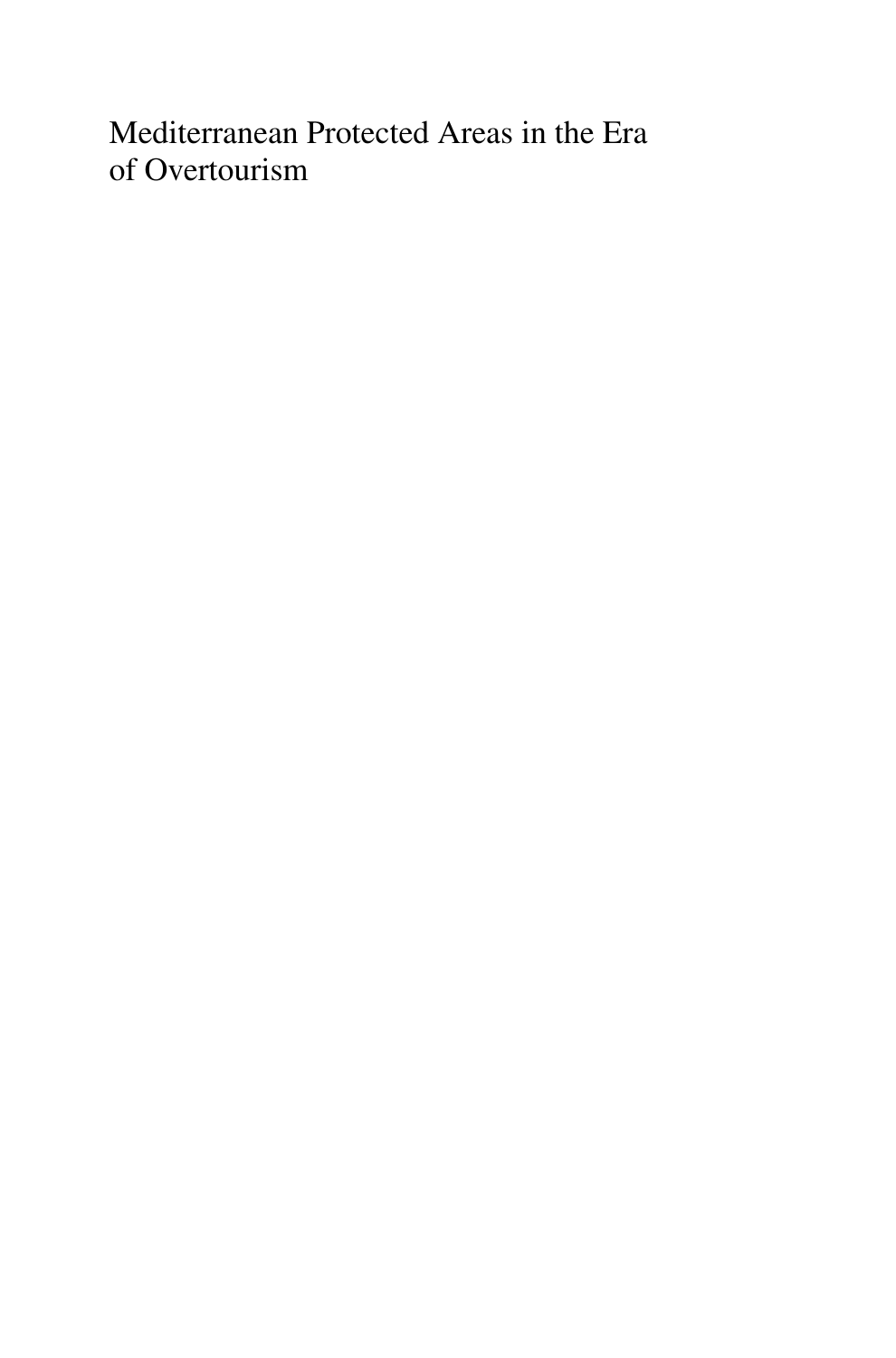Ante Mandić · Lidija Petrić **Editors** 

# Mediterranean Protected Areas in the Era of Overtourism

Challenges and Solutions

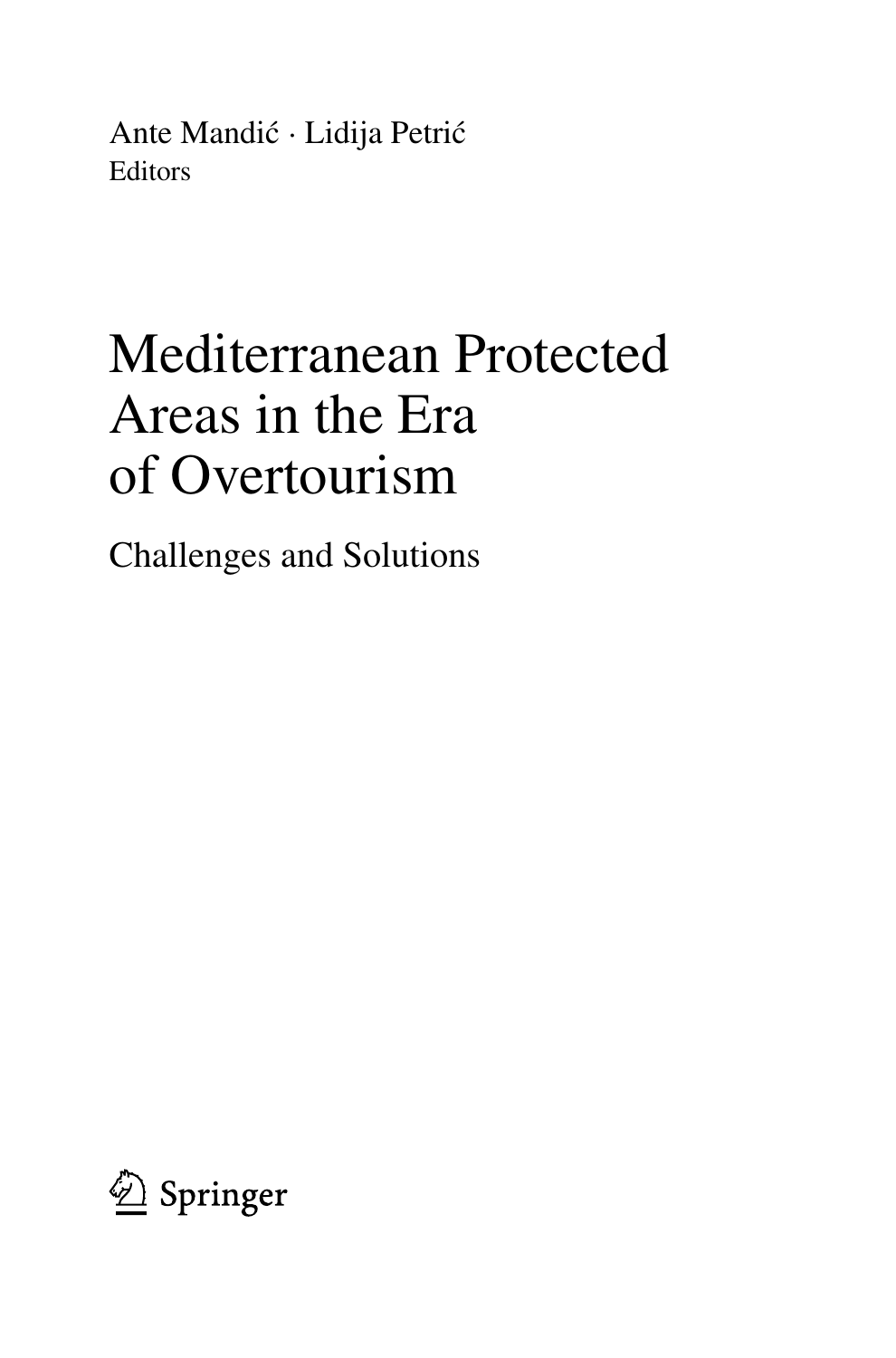*Editors* Ante Mandić Faculty of Economics Business and Tourism University of Split Split, Croatia

Lidija Petrić Faculty of Economics Business and Tourism University of Split Split, Croatia

#### ISBN 978-3-030-69192-9 ISBN 978-3-030-69193-6 (eBook) <https://doi.org/10.1007/978-3-030-69193-6>

© The Editor(s) (if applicable) and The Author(s), under exclusive license to Springer Nature Switzerland AG 2021

This work is subject to copyright. All rights are solely and exclusively licensed by the Publisher, whether the whole or part of the material is concerned, specifically the rights of translation, reprinting, reuse of illustrations, recitation, broadcasting, reproduction on microfilms or in any other physical way, and transmission or information storage and retrieval, electronic adaptation, computer software, or by similar or dissimilar methodology now known or hereafter developed.

The use of general descriptive names, registered names, trademarks, service marks, etc. in this publication does not imply, even in the absence of a specific statement, that such names are exempt from the relevant protective laws and regulations and therefore free for general use.

The publisher, the authors and the editors are safe to assume that the advice and information in this book are believed to be true and accurate at the date of publication. Neither the publisher nor the authors or the editors give a warranty, expressed or implied, with respect to the material contained herein or for any errors or omissions that may have been made. The publisher remains neutral with regard to jurisdictional claims in published maps and institutional affiliations.

This Springer imprint is published by the registered company Springer Nature Switzerland AG The registered company address is: Gewerbestrasse 11, 6330 Cham, Switzerland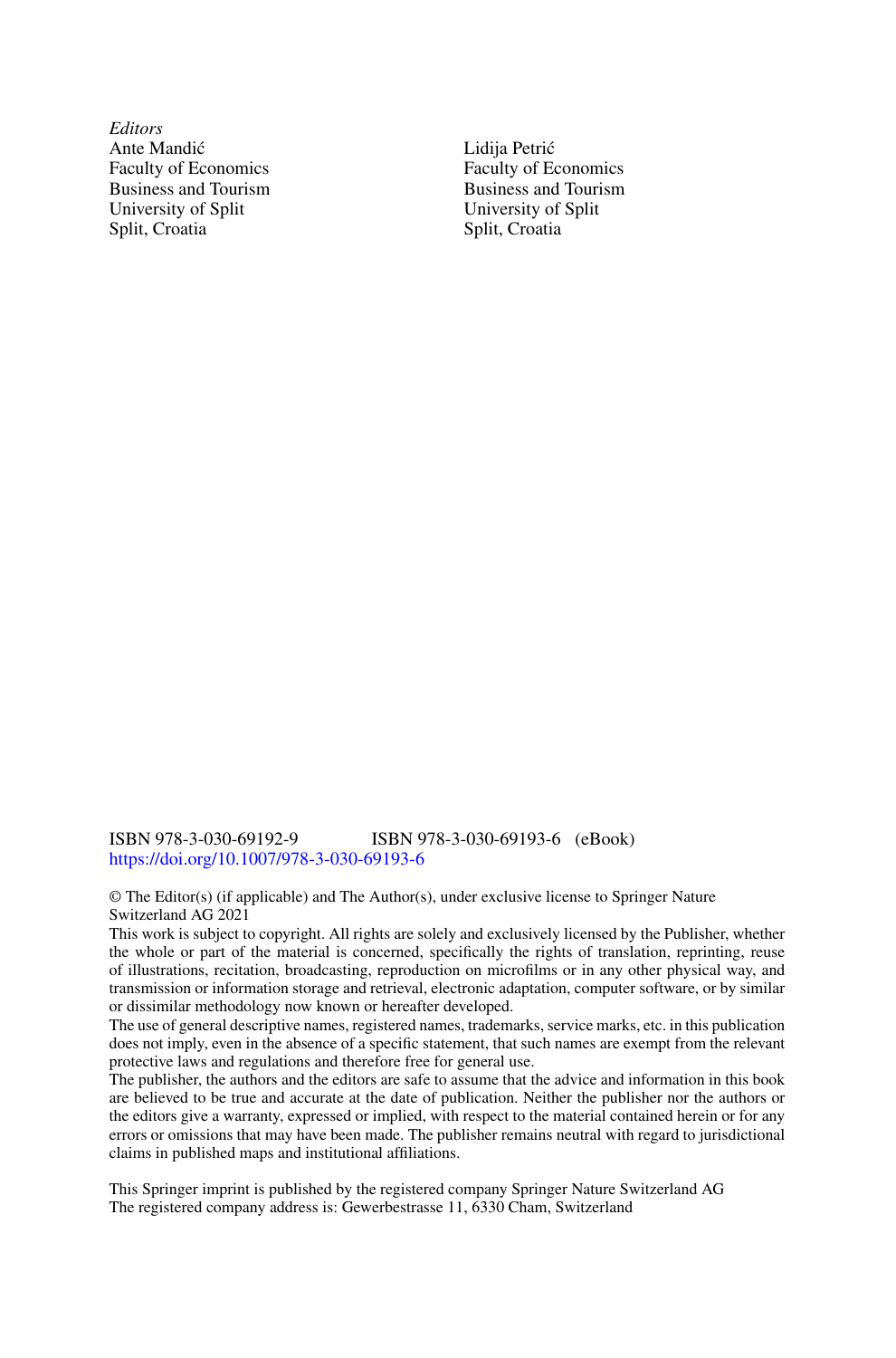# **Contents**

| $\mathbf{1}$         | <b>Introduction to Mediterranean Protected Areas in the Era</b><br>Ante Mandić and Lidija Petrić                                                                                                                  | $\mathbf{1}$ |
|----------------------|-------------------------------------------------------------------------------------------------------------------------------------------------------------------------------------------------------------------|--------------|
|                      | <b>Part I</b> Governance and Management                                                                                                                                                                           |              |
| $\overline{2}$       | <b>Governance and Management of Protected Natural Areas</b><br>Lidija Petrić and Ante Mandić                                                                                                                      | 15           |
| 3                    | <b>Managing Overtourism in Nature-Based Destinations Managing Overtourism in Nature-Based Destinations</b><br>Ante Mandić and Izidora Marković Vukadin                                                            | 45           |
| $\blacktriangleleft$ | <b>Mitigating the Pressures: The Role of Participatory Planning</b><br>Smiljana Pivčević, Josip Mikulić, and Damir Krešić                                                                                         | 71           |
|                      | <b>Part II</b> Local Community and Well-Being                                                                                                                                                                     |              |
| 5                    | <b>Overtourism and the Local Community Well-Being </b><br>Ivana Damnjanović                                                                                                                                       | 93           |
| 6                    | <b>Stakeholder Management and the Imbalance of Power:</b><br>A Central Mediterranean Perspective on Tourism in Marine<br>Karl Agius and Samantha Chaperon                                                         | 117          |
| 7                    | <b>Geoeducation and Tourism in Estrela UNESCO Global</b><br><b>Geopark (Portugal) and Its Contributions to the Construction</b><br>Gonçalo Fernandes, Rosa Branca Tracana, Emanuel Castro,<br>and Magda Fernandes | 137          |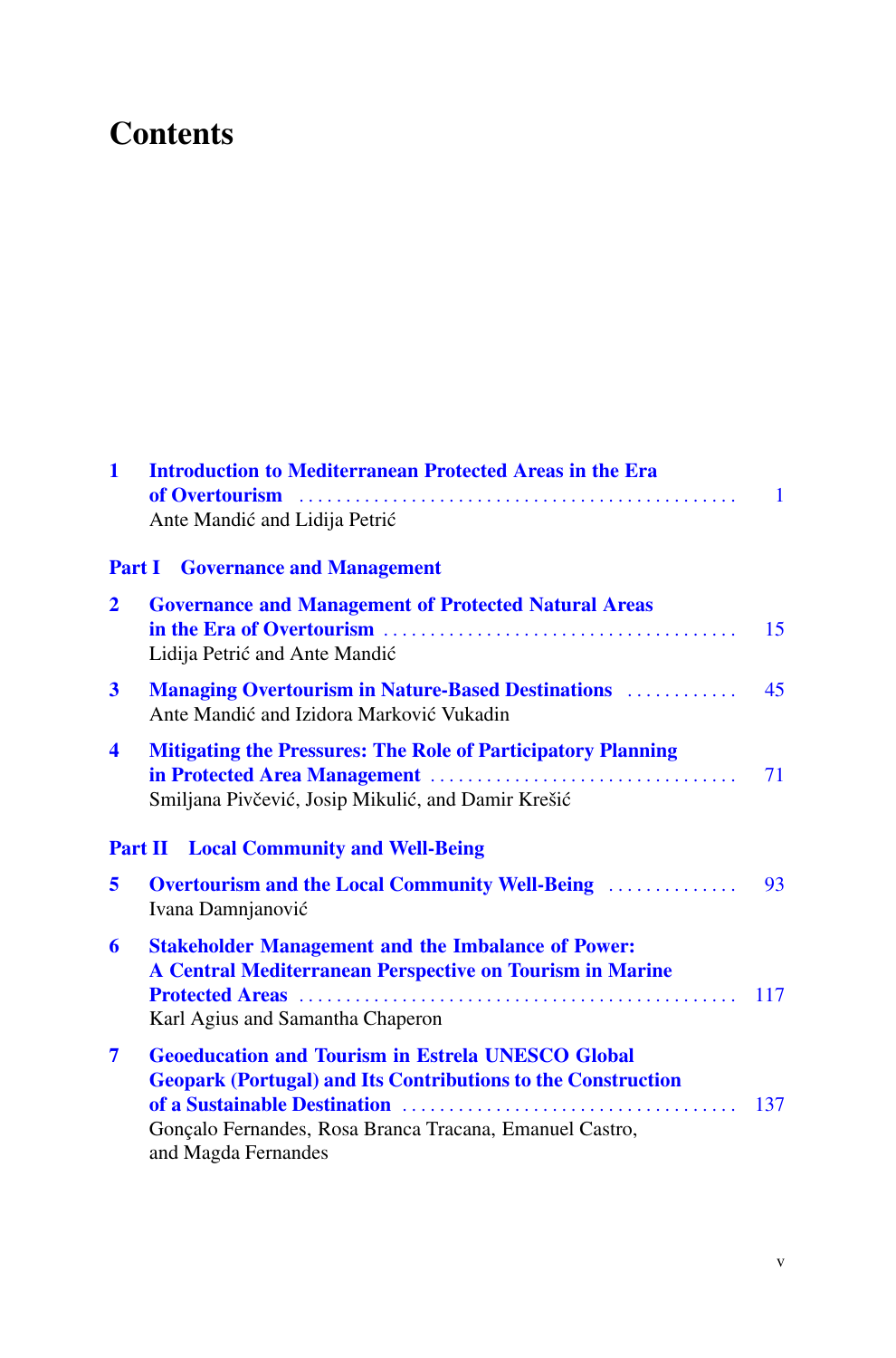| V1 | Contents |
|----|----------|
|    | .        |

| 8  | <b>Investigating the Perception and Attitude of Business School</b><br><b>Students Towards Overtourism at Marseille Calanques</b><br>Hugues Seraphin, Simon Smith, and Dorra Yahiaoui                                                | 153 |
|----|--------------------------------------------------------------------------------------------------------------------------------------------------------------------------------------------------------------------------------------|-----|
| 9  | <b>Collaborative Destination Management Based on Carrying</b><br><b>Capacity Assessment from Resident and Visitor Perspectives:</b><br>A Case Study of Crikvenica-Vinodol Riviera, Croatia<br>Neda Telišman-Košuta and Neven Ivandić | 175 |
| 10 | <b>Limits of Acceptable Change (LAC) for Tourism Development</b><br>Ana Carolina Jordão, Zélia Breda, Medéia Veríssimo,<br>Ivana Stevic, and Carlos Costa                                                                            | 193 |
|    | <b>Experience Design and Management</b><br><b>Part III</b>                                                                                                                                                                           |     |
| 11 | <b>Integrating Marketing and Management Planning</b><br>for Outstanding Visitor Experiences in a Turbulent Era: The<br>Stephen F. McCool, Paul F. J. Eagles, Ognjen Skunca,<br>Vesna Vukadin, Charles Besancon, and Andjelko Novosel | 221 |
| 12 | The Lack of Policy, Planning, and Governance: The<br><b>Mismanagement of Visitor Pressure in Cumalikizik,</b><br>Sina Kuzuoglu and Burcin Kalabay Hatipoglu                                                                          | 241 |
| 13 | <b>Aspects of Intensive Short Day Trips on the Remote Pelagic</b><br><b>Location: Incorporating Visitor Survey, Radar Tracking</b><br>and Environmental Risk Analysis in NATURA 2000<br>Hrvoje Carić and Ivo Beroš                   |     |
| 14 | <b>Research, Education and Tourism as Place Marketing Tools:</b><br>The Case of the Jonian Dolphin Conservation in Taranto, Italy  281<br>Nicolaia Iaffaldano and Sonia Ferrari                                                      |     |
|    | <b>Intelligent Nature-Based Tourism Development</b><br><b>Part IV</b>                                                                                                                                                                |     |
| 15 | <b>Nature, Tourism, Growth, Resilience and Sustainable</b><br>João Romão                                                                                                                                                             | 297 |
| 16 | <b>Changing the Growth-Focused Mindset: A Pathway Towards</b><br>Nicola Camatti, Carolyn Smith, and Jan van der Borg                                                                                                                 | 311 |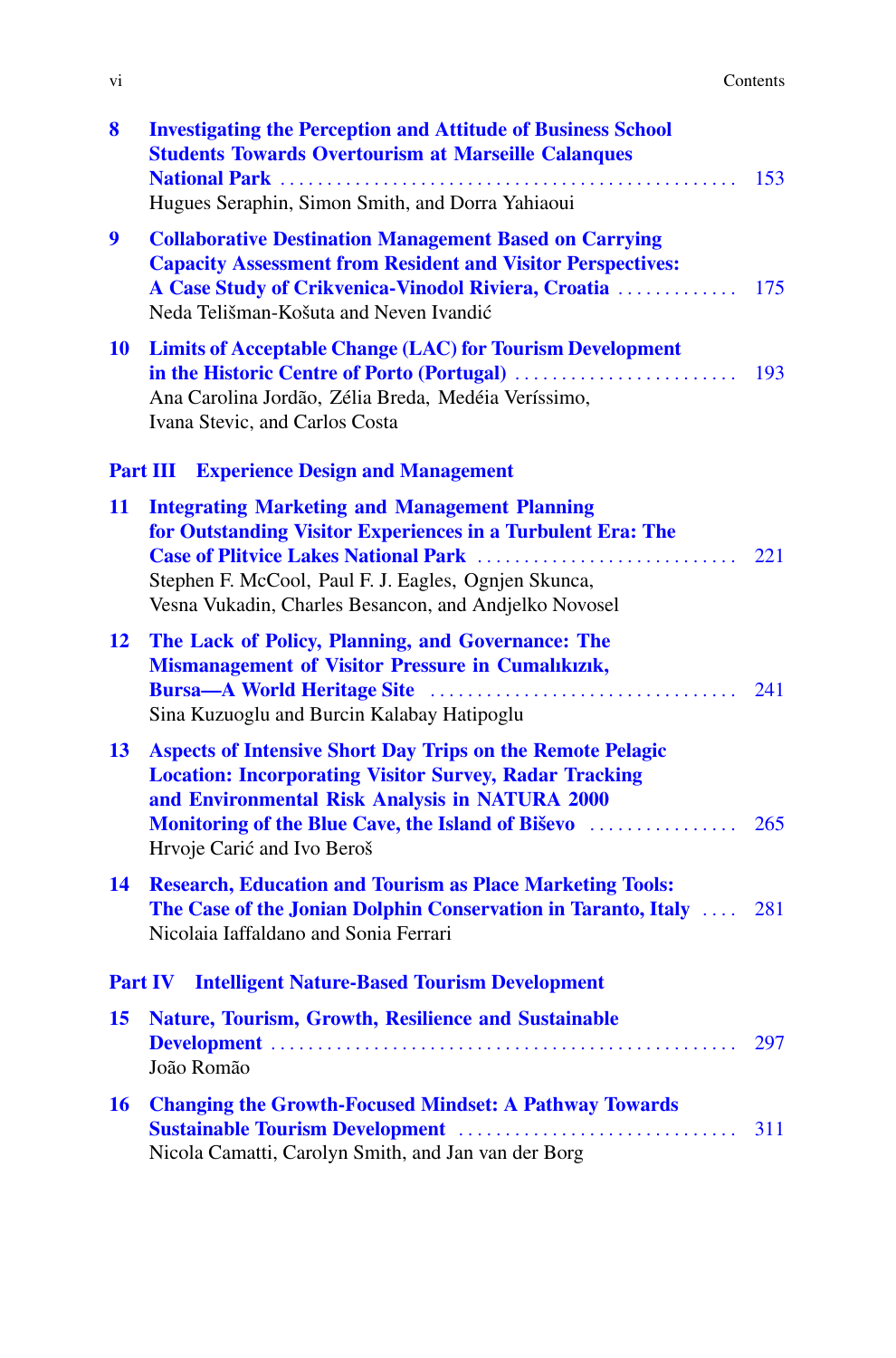#### **Contents** vii

|           | <b>17 Technological Solutions to Overtourism: Potential and Limits  337</b><br>Ulrike Gretzel                |  |
|-----------|--------------------------------------------------------------------------------------------------------------|--|
| 18        | <b>Resilience Conceptualisation and Protected Areas</b><br>Blanka Šimundić, Zvonimir Kuliš, and Vinko Muštra |  |
| 19        | <b>Concentrate Mass Tourism to Promote Sustainable</b><br><b>Tomaz Ponce Dentinho</b>                        |  |
| <b>20</b> | Ante Mandić and Lidija Petrić                                                                                |  |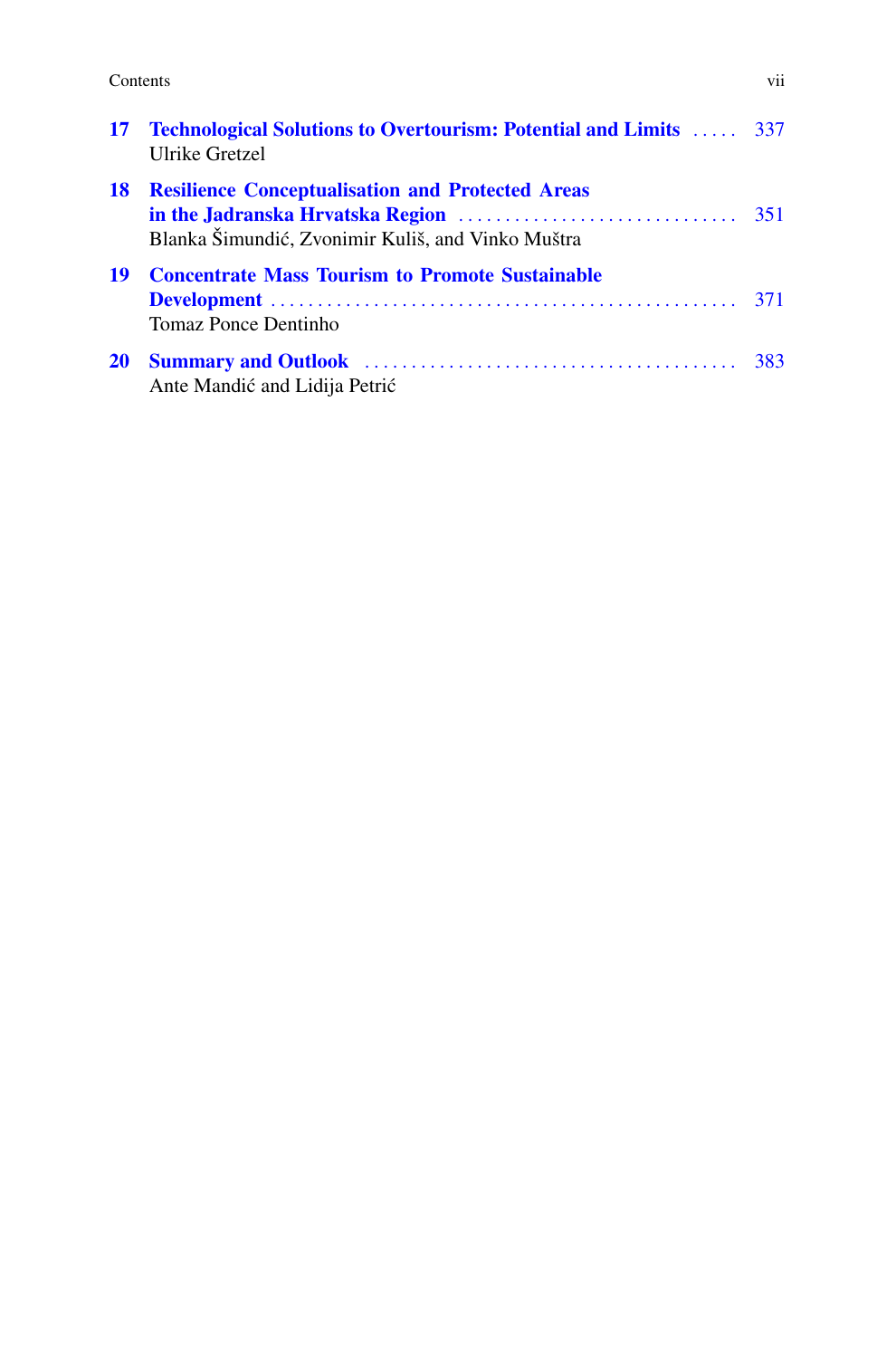## **Editors and Contributors**

## **About the Editors**



**Dr. Ante Mandić** is an assistant professor at the University of Split, Faculty of Economics, Business and Tourism—Department of Tourism and Economy, Croatia. His research and teaching focus on sustainable tourism management, nature-based tourism and destination management. He has extensive experience in tourism-related projects and has worked as an expert on EU funded projects (ERDF MED, INTERREG). Most recently he has been enrolled as a researcher on Horizon 2020 SmartCulTour project. He is a member of the IUCN World Commission on Protected Areas (WCPA) and Tourism and Protected Areas Specialist Group (TAPAS Group, and Europarc Federation). He currently serves as an associate editor for the Journal of Ecotourism [\(Taylor & Francis\). Personal web page:](https://antemandic.com/) https://antema ndic.com/.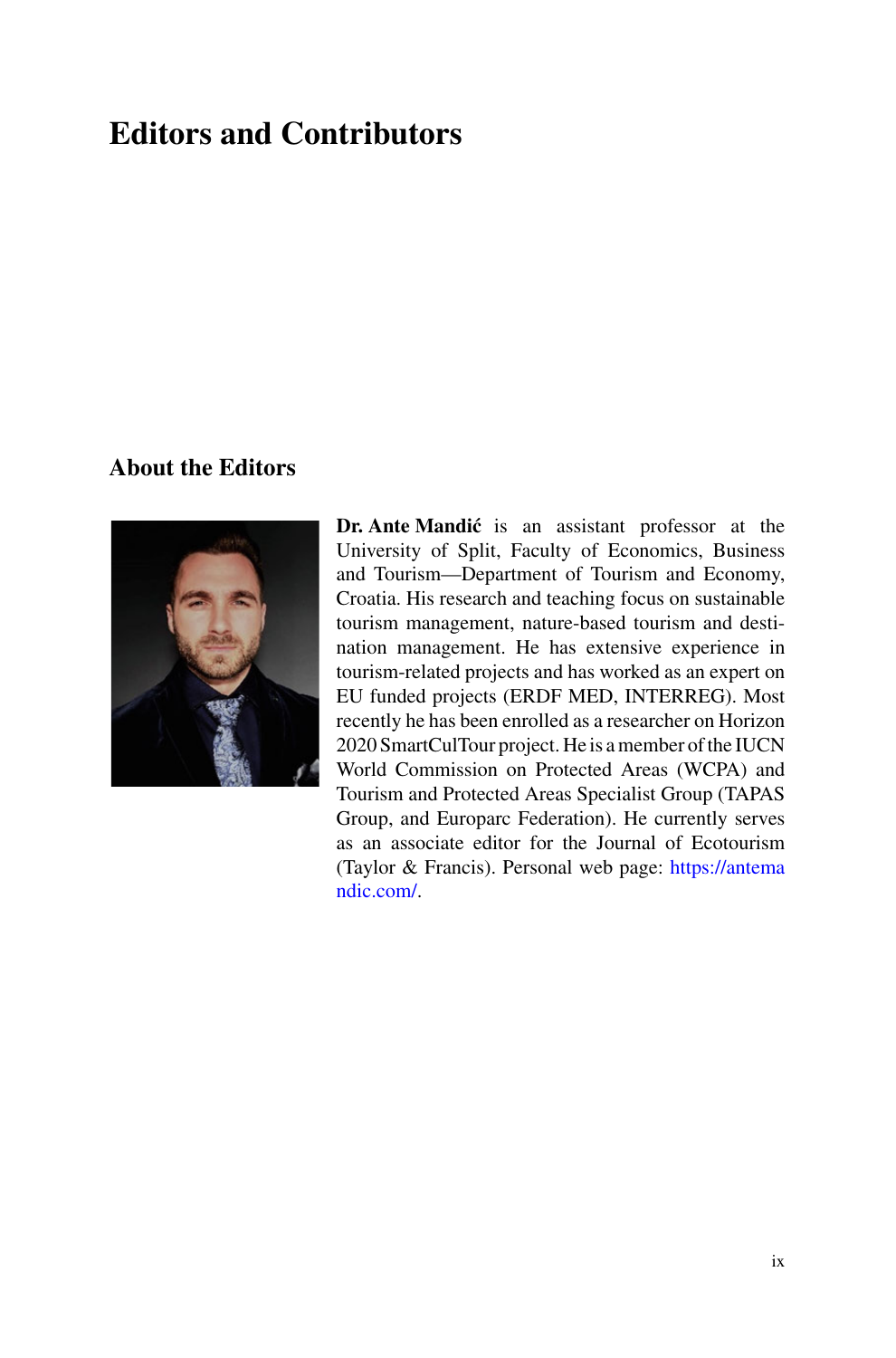

**Dr. Lidija Petrić** is a full professor at the Faculty of Economics, Business and Tourism, University of Split. The primary areas of her scientific interest are the economics of tourism, the role of tourism in regional and urban development, destination strategic management and planning, visitor management strategies, cultural tourism. She wrote a number of scientific and professional papers, reviews, conference papers and scientificprofessional studies. As a guest lecturer, she attended professional conferences and seminars, postgraduate studies, as well as international conferences and seminars. As an expert, she cooperated with international associations such as UNDP, GEF, WWF, UNEP, the public bodies from national to the local level as well as non-governmental institutions, participating in and coordinating many projects. She also participated as a leading researcher in several tourism-related projects funded by the EU and is currently leading a research team of her Faculty on the HORIZON 2020 Smart CulTour Project. She is a member of the editorial board of several scientific journals as well as of scientific committees of several international conferences. She is a member of the International Association of Regional Economists of Europe—the European Regional Scientists Association, the Scientific Committee for Tourism at the Croatian Academy of Sciences and Arts and the Croatian National Committee for UNESCO.

### **Contributors**

**Karl Agius** Institute for Tourism, Travel and Culture, University of Malta, Msida, Malta

**Ivo Beroš** Institute for Tourism, Zagreb, Croatia

**Charles Besancon** Global Park Solutions, Missoula, Montana, USA

**Jan van der Borg** Department of Economics (IT), University Ca' Foscari of Venice, Venice, Italy;

Division of Geography and Tourism (B), KU Leuven University, Louvain, Belgium

**Zélia Breda** University of Aveiro, Aveiro, Portugal

**Nicola Camatti** Department of Economics (IT), University Ca' Foscari of Venice, Venice, Italy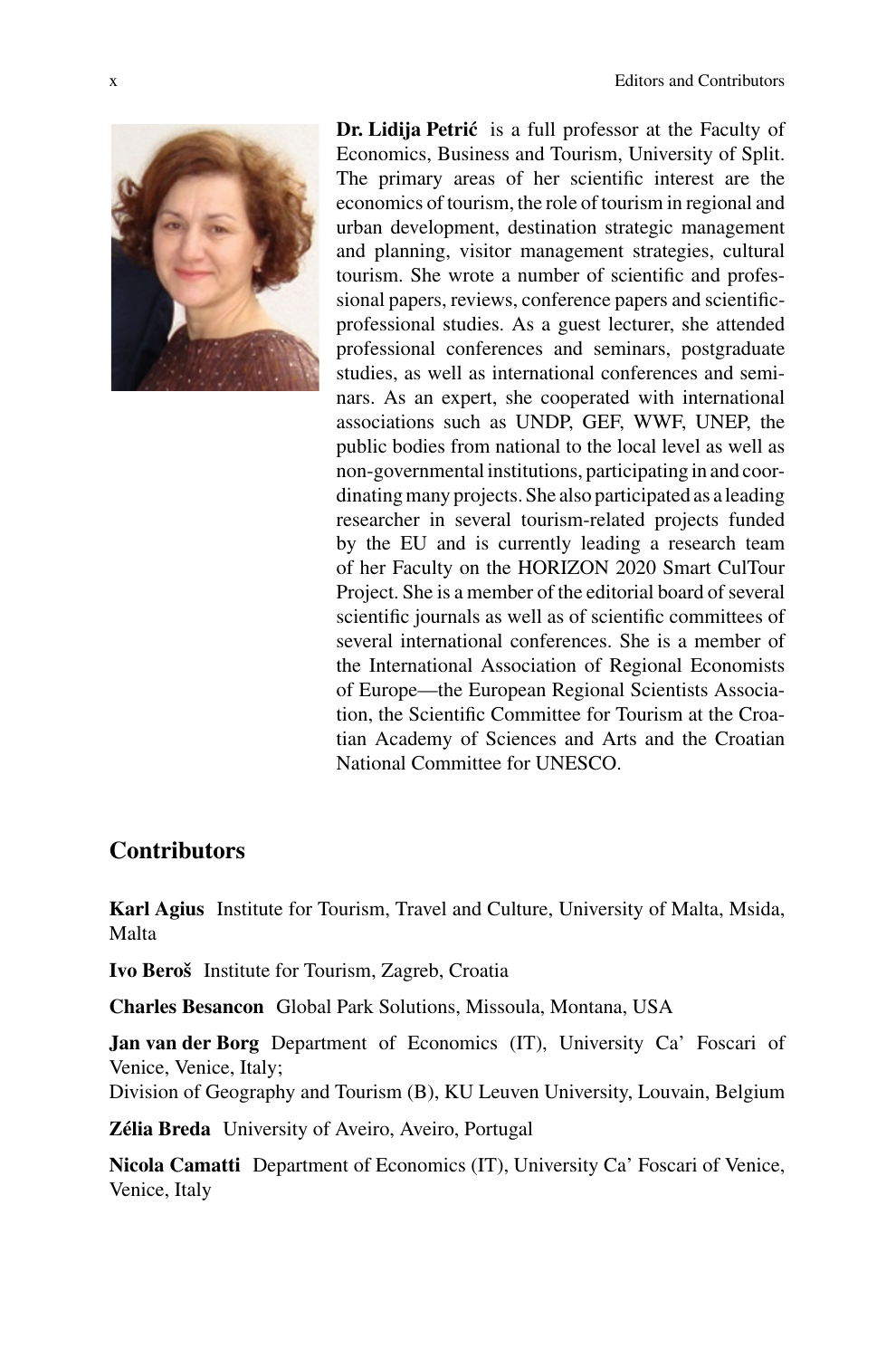**Hrvoje Carić** Institute for Tourism, Zagreb, Croatia

**Emanuel Castro** Associação Geopark Estrela (AGE), Guarda, Portugal

**Samantha Chaperon** Department of Marketing, Events and Tourism, University of Greenwich, London, UK

**Carlos Costa** University of Aveiro, Aveiro, Portugal

**Ivana Damnjanović** Faculty of Health and Business Studies, Singidunum University, Valjevo, Serbia

**Tomaz Ponce Dentinho** Centro de Estudos de Economia Aplicada do Atlântico (CEEAplA), University of the Azores, Ponta Delgada, Portugal

**Paul F. J. Eagles** University of Waterloo, Waterloo, Canada

**Gonçalo Fernandes** Instituto Politécnico da Guarda, CITUR, CICS.NOVA, Guarda, Portugal

**Magda Fernandes** Associação Geopark Estrela (AGE), Guarda, Portugal

**Sonia Ferrari** University of Calabria, Rende, Italy

**Ulrike Gretzel** University of Southern California, Los Angeles, CA, USA

**Burcin Kalabay Hatipoglu** School of Business, Canberra and IIRG, The University of New South of Wales, Sydney, Australia

**Nicolaia Iaffaldano** University of Bari, Bari, Italy

Neven Ivandić Institute for Tourism, Zagreb, Croatia

**Ana Carolina Jordão** University of Aveiro, Aveiro, Portugal

**Damir Krešić** Institute for Tourism Zagreb, Zagreb, Croatia

**Zvonimir Kuliš** Faculty of Economics, Business and Tourism, University of Split, Split, Croatia

**Sina Kuzuoglu** Department of Recreation and Leisure Studies, University of Waterloo, Waterloo, ON, Canada

**Ante Mandić** Faculty of Economics, Business and Tourism, University of Split, Split, Croatia

**Izidora Marković Vukadin** Institute for Tourism, Zagreb, Croatia

**Stephen F. McCool** University of Montana, Montana, USA

**Josip Mikulić** Faculty of Economics and Business, University of Zagreb, Zagreb, Croatia;

Institute for Tourism Zagreb, Zagreb, Croatia

**Vinko Muštra** Faculty of Economics, Business and Tourism, University of Split, Split, Croatia